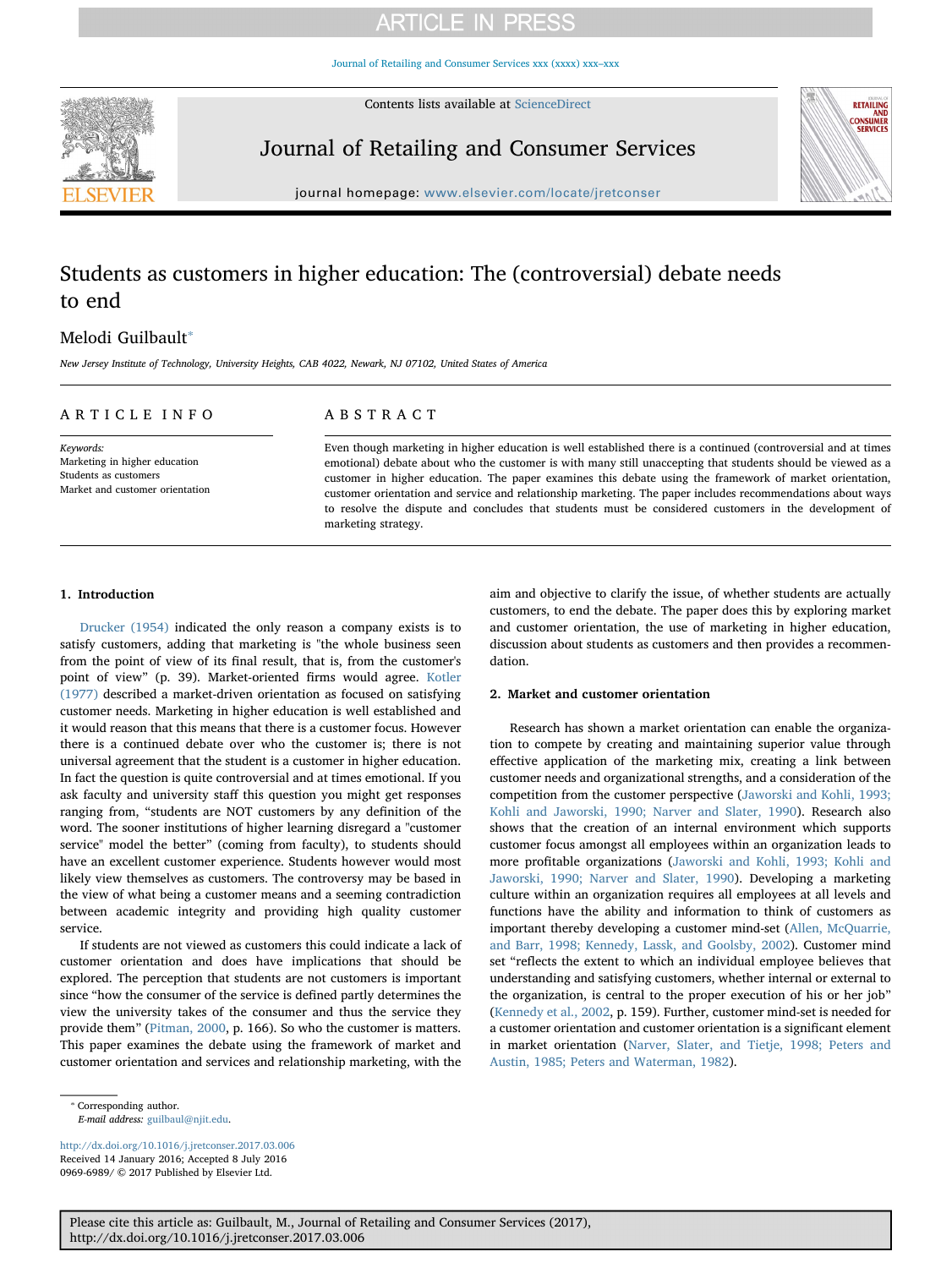In the specific case of higher education market (and customer) orientation is an important issue. [Conway, Mackay and Yorke \(1994\)](#page-3-6) indicate that higher education institutions should include a market orientation in their strategic planning. Higher education is a growing and competitive business and retention is a growing and costly issue at most colleges and universities. Higher education institutions are experiencing problems with retention rates, increased competition, and increased expenses in acquiring new students. The result has been increased marketing efforts and spending by higher education institutions to recruit and retain students. Many schools are recognizing the need to implement marketing concepts other industries have recognized as necessary for success. One of these marketing concepts (states that) is it is less expensive to keep a customer than to find a new one. Higher education institutions seem to now understand this holds true for them as well, highlighting the need for a market (and customer) orientation [\(Koris and Nokelainen, 2015](#page-3-7); [Morest and Bailey, 2005](#page-3-8)). It appears logical then that higher education institutions can benefit from a market orientation in developing successful customer relationship management strategies. So it would be important to agree on who the customers are.

### 3. Marketing in higher education

The use of marketing in higher education is well established ([Hemsley-Brown and Oplatka, 2006](#page-3-9)). For example, higher education engages in advertising to students and other groups and in branding ([Chapleo and Reader, 2014; Khanna, Jacob, Yaday, 2014; Williams and](#page-3-10) [Omar, 2014; Lowrie, 2007](#page-3-10)). These marketing activities are in support of a higher education institutions' recruiting and retention efforts (recruiting and retention relate to the purpose of a business being to obtain and retain a customer per Drucker). Two statistics frequently viewed as measures of student success are the freshman-to-sophomore retention rate and the cohort graduation rate. The freshman-to-sophomore retention rate measures the percentage of first-time, full-time students enrolled at the university the following fall semester. The cohort graduation rate is defined as the percentage of an entering class that graduates within a specified period of time with a baccalaureate degree. Students persisting to completion of their educational goals is a key gauge of student success, and therefore institutional success. So students should be viewed as customers.

Marketing of higher education institutions is common in the United States (and the UK). Marketing of any product requires an understanding of the customer. This is also true in higher education. Research in the area of marketing and customer satisfaction in higher education highlights the question of who is the customer. Whether the student is a customer is a long-standing debate ([Alford, 2002; Hom, 2002;](#page-2-1) [Olshavsky and Spreng, 1995; Pitman, 2000\)](#page-2-1). Research in this area highlights the differing opinions; however higher education is no different than other industries that have multiple customers ([Schwartzman, 1995; Sirvanci, 1996; Taylor, 1996](#page-3-11)). The customer can be viewed as the student, the employers and other stakeholders. Since who is viewed as the customer influences policies and practices. If students are not viewed as customers this could indicate a lack of customer orientation and does have implications that should be explored. So who the customer is matters.

[Maguad \(2007\)](#page-3-12) addressed the issue of higher education institutions adopting a customer-centric focus. The notion that students are customers is not easily accepted by some in the traditional education community. Maguad discussed the nature of a customer and differentiates students from the stereotypical definition of a customer. However, if students are not customers conducting surveys on their satisfaction would not be needed but in many US higher education institutions end of course surveys, National Survey of Student Engagement (NSSE), Student Satisfaction Inventory (SSI) or other student satisfaction surveys are conducted. In the UK the National Student Satisfaction Survey and Student Satisfaction Approach are two methods that have been used to get opinions and student satisfaction ratings ([Williams and](#page-3-13) [Cappuccini-Ans](#page-3-13)field, 2007).

Customer orientation is defined as an individual's set of beliefs that put the customers' interests first ([Deshpande et al., 1993](#page-3-14)). In addition, some research suggests customer orientation is the most important component of market orientation [\(Peters and Austin, 1985; Peters and](#page-3-15) [Waterman, 1982\)](#page-3-15). Inseparability, one of the four I's associated with the marketing of services, indicates in order to effectively carry out these activities a customer mind-set is required throughout the organization ([Dowling, 2002; Fournier et al., 1998; Gulati and Oldroyd, 2005](#page-3-16)). In a market-oriented organization all employees see themselves as responsible for the customer [\(Schlosser and McNaughton, 2007](#page-3-17)).

Faculty attitudes do matter [\(Kuh and Hu, 2001](#page-3-18); [Levitz and Noel,](#page-3-19) [2000;](#page-3-19) [Umbach and Wawrzynski, 2005\)](#page-3-20) and [Bean and Bradley \(1986\)](#page-2-2) found that satisfaction had a significant influence on students' performance. [Guilbault \(2010\)](#page-3-21) found that faculty had the lowest customer mindset of the higher education employees surveyed (with one responder saying I wanted to let you know what I tell my students, they are NOT my customer).

This perspective highlights a real issue in that the faculty often does not see student satisfaction as a goal and this is reflected in satisfaction, reputation, and retention ([Hasan, Ilias, Rahman, and Razak, 2008;](#page-3-22) [Wallace, 1999\)](#page-3-22). These detriments indicate faculty can do better by focusing on student satisfaction. Accepting the perspective of students as customers does not mean that faculty are giving away education or that students must be given "As" to be satisfied. This leads to a common argument that if the student is viewed as a customer they must be given what they want. This is based on the saying that the customer is always right. However, this philosophy comes from Harry Gordon Selrige in 1909 and even in industries other than education the model that the customer is always right is no longer universal.

#### 4. Students as customers

Higher education is a service ([Mazzarol, 1998; Ostrom et al., 2011](#page-3-23)). Although it is acknowledged higher education has many customers and stakeholders (future employers, government, society), [Ostrom et al.](#page-3-24) [\(2011\)](#page-3-24) state that students are the core customers. [Ostrom et al. \(2011\)](#page-3-24) view education as a service system and borrow the concept of service blueprinting. The use of blueprinting by Ostrom et al. "highlights the steps in the process, the points of contact that take place, and the physical evidence that exists from the customer's point of view" (p. 2). [Cuthbert \(2010\)](#page-3-25) states that thinking of students as customers is a natural consequence of taking marketing in higher education seriously. [Mazzarol \(1998\)](#page-3-23) emphasizes the importance of relationships in education and research supports applying the relationship marketing approach to higher education ([Hemsley-Brown and Oplatka, 2006](#page-3-9)). [Hanover Research \(2015\)](#page-3-26) states that "universities are recognizing that students are also customers and the need to provide an excellent customer experience across the student lifecycle" (p. 3). And [Caru and](#page-3-27) [Cova \(2003\)](#page-3-27) state that where there is a financial exchange a consumer experience is produced. Using this view indicates higher education should be driven by focusing on students as customers.

Students certainly view themselves as customers. But this view is often not accepted by academics. One reason seems to be a feeling that there is contradiction between academic integrity and providing an education and providing high quality customer service [\(Emery et al.,](#page-3-28) [2001; Guilbault, 2010](#page-3-28); [Molesworth et al., 2009\)](#page-3-29). However studies have not proven this to be the case ([Koris and Nokelainen, 2015; Mark,](#page-3-7) [2013\)](#page-3-7). [Koris and Nokelainen \(2015\)](#page-3-7) validated a student-customer orientation questionnaire (SCOQ) that allows higher education institutions "to identify the categories of educational experience in which students expect higher educational institutions (HEI) to be studentcustomer oriented" ([Koris and Nokelainen, 2015,](#page-3-7) p. 115). The findings from this study indicate that "students expect to be treated as customers in terms of student feedback, classroom studies, and to some extent also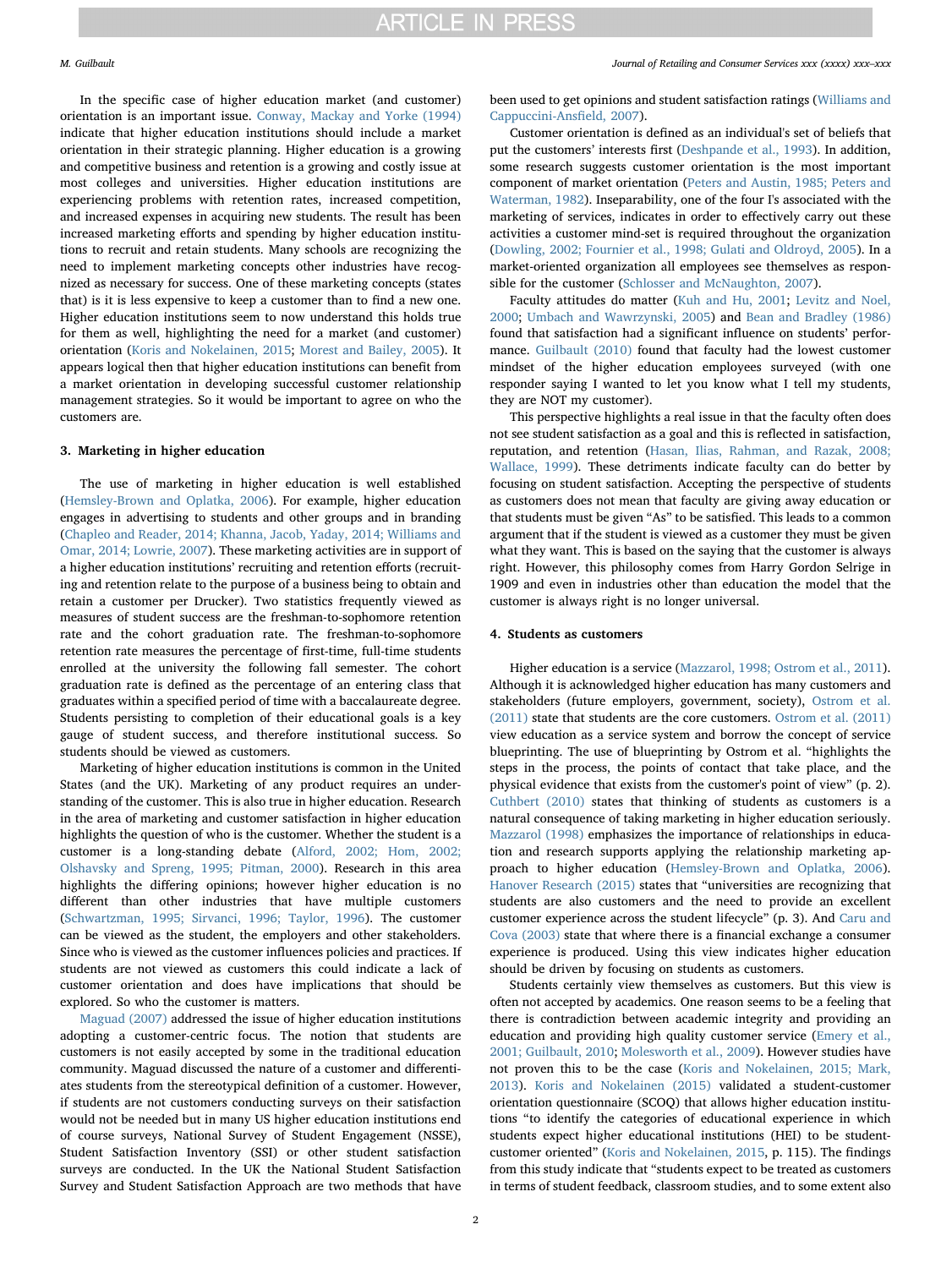in terms of communication…" [\(Koris and Nokelainen, 2015,](#page-3-7) p. 128). But the findings indicated students did not see "themselves as customers when it comes to curriculum design, rigour, classroom behavior and graduation" nor did the students "display specific expectations" in grading [\(Koris and Nokelainen, 2015,](#page-3-7) p. 128).

[Tinto \(1993\)](#page-3-30) indicates that the first principle of effective retention programs and assuring student success is "institutional commitment to students." According to a study by the [International Center for Student](#page-3-31) [Retention \(2006\)](#page-3-31) "how the institution reacts to students is of primary importance to retention, persistence, and completion" (Retention 101, Institutional Factors, ¶ 1). When higher education institutions are developing a retention strategy it should be noted studies show a supportive campus environment assists in retention. The National Survey of Student Engagement (NSSE) also proposes a supportive campus environment is measured by the student's perception of the quality of relationships among people at the college including other students, faculty members and administrative personnel. Other studies have listed student trust as an important element in retention. [Ghosh](#page-3-32) [et al. \(2001\)](#page-3-32), concluded student trust in the educational institution was key to improved retention and recruitment. [Ghosh et al. \(2001\)](#page-3-32) found trust to be built on the students' perceptions of the college's openness, friendliness to students, genuineness, and truthfulness. The study reports increased trust has been linked to increased customer satisfaction. The study noted friendliness requires "a student as customer orientation" [\(Ghosh et al., 2001](#page-3-32) Antecedents, ¶4). These attributes seem to define what a customer mind-set looks like in higher education institutions. Since it has been shown that customer mind-set has a direct association with customer satisfaction the research seems to indicate that an increase in customer mind-set would lead to an increase in retention rates.

Increased student retention is one objective for higher education institutions and it is the anticipated outcome of a higher education institution embracing a market orientation. Other goals include higher student satisfaction, improved ratings and increased graduation rates. One antecedent of market orientation is customer mind-set. In higher education institutions it is expected that customer mind-set will have an impact on customer satisfaction, student retention and graduation.

### 5. Recommendation

The customer can be viewed as the student, the employers and other stakeholders. Since who is viewed as the customer influences policies and practices excluding the student from the role of customer can have implications on student satisfaction and retention. Students perceive themselves as customers and there are many actions by Higher Education Institutions that treat students as customers. Instead of continuing to debate whether students are customers perhaps what needs to be considered is how to best treat them as customers (and not lose academic integrity).

The student as customer model (SAC) may have more success when thought of in conjunction with service dominant logic and the view that customers are co-creators of the service [\(Finney and Finney, 2010](#page-3-33)). Service Dominant Logic states that because service is defined in terms of customer-determined benefit and co-created it is inherently customer oriented and relational [\(Vargo and Lusch, 2006, 2004\)](#page-3-34). Since education is a service, engagement (co-creation) is critical. It is something that the customer (student) needs to make a commitment to and contribute to if the desired outcome is to be achieved. This is also true of other services. For example a member of a fitness center would be a co-creator of the service. The equipment and trainers are provided by the fitness center but the member must actively participate in order to achieve better health, lose weight or get fit. They cannot demand a loss of 10 pounds because they are paying for the membership, just as a student cannot demand an A without earning an A. However, in both cases they can still be viewed as a customer. In addition, the perspective may change if marketing is viewed from the societal marketing concept whereby in

#### M. Guilbault *Journal of Retailing and Consumer Services xxx (xxxx) xxx–xxx*

addition to meeting the needs of the student there is also a focus on the long run consumer and public welfare [\(Cuthbert, 2010](#page-3-25)).

Education can be defined as the process of gaining knowledge or the knowledge, skill, and understanding that you get from attending a school, college, or university (Merriam-Webster). The nature of (the service) of education is that it provides the basis for learning and for demonstrating this has happened. Whether students perceive themselves to be co-creators or not it should be noted that education can only occur if learning takes place. And learning requires the engagement of the student ([Hamm, 1989\)](#page-3-35). Engagement is critical – education is not a passive service – the student must make a commitment and contribute for the desired outcome to be achieved. Higher education institutions should communicate the need for students to be active participants in order to achieve their desired educational outcomes ([Finney and Finney, 2010\)](#page-3-33).

It would be helpful to determine how the student views their roles as customers and where students feel they should be treated as a customer and where they feel they are not. This could be accomplished by implementing the student-customer orientation questionnaire (SCOQ) designed by [Koris and Nokelainen \(2015\)](#page-3-7). The findings from this survey can help in developing the appropriate strategy. Perhaps as was indicated by [Cuthbert \(2010\)](#page-3-25), what is needed is a "customer orientation on 'peripheral' things like respect, courtesy, availability, and relevance rather than on the content and substance of teaching and assessment" (p. 7). This means that systems and processes are user friendly, that adequate parking is provided, and that the students' safety is ensured. It also means that faculty help students outside of class, respond promptly to students, use methods that are interactive and engaging, and are willing to mentor students ([Koris and Nokelainen,](#page-3-7) [2015\)](#page-3-7).

Another area of interest would be to identify areas in the HEI where the beliefs about the importance of students is weak since this can assist in assessing whether functional areas (within the HEI) have embraced a customer orientation. One significant finding from [Guilbault \(2010\)](#page-3-21) indicated a very low customer mind-set is linked to low student (customer) satisfaction. Interestingly, of the five functional areas studied, Faculty was found to have a lower internal and external customer mind-set. Since faculty plays an important role in student satisfaction this is an issue. Where a student as customer orientation is not occurring interventions may be needed. Interventions that could be successful include cultural change, training, coaching, and changes in processes and procedures.

#### 6. Conclusions

Marketing in higher education continues to be an area worthy of research. Even though marketing in higher education is well established there is a continued debate about who the customer is with many still unaccepting that students should be viewed as a customer in higher education. The recognition of the student as a customer stresses the importance of treating students as such in order to succeed in the competitive higher education marketplace. Although marketing concepts have been applied to higher education further research is needed to explore their success. However one area where the debate needs to stop is whether students are customers. That ship has sailed, what needs to be determined is how to steer it.

#### References

<span id="page-2-1"></span>Alford, J., 2002. Defining the client in the public sector: a social exchange perspective. Public Adm. Rev. 6 (3), 337–346. (Available from). 〈[http://onlinelibrary.wiley.com/](http://onlinelibrary.wiley.com/doi/10.1111/1540-6210.00183/epdf) [doi/10.1111/1540-6210.00183/epdf](http://onlinelibrary.wiley.com/doi/10.1111/1540-6210.00183/epdf)〉.

<span id="page-2-0"></span>[Allen, C.T., McQuarrie, E.F., Barr, T.F., 1998. Implementing the Marketing Concept One](http://refhub.elsevier.com/S0969-6989(17)30130-3/sbref2) [Employee At A Time: Pinpointing Beliefs About Customer Focus as A Lever For](http://refhub.elsevier.com/S0969-6989(17)30130-3/sbref2) Organizational Renewal. (1998 Working Paper Series[, Available from\) the Marketing](http://refhub.elsevier.com/S0969-6989(17)30130-3/sbref2) [Science Institute](http://refhub.elsevier.com/S0969-6989(17)30130-3/sbref2).

<span id="page-2-2"></span>Bean, J.P., Bradley, R.K., 1986. Untangling the satisfaction-performance relationship for